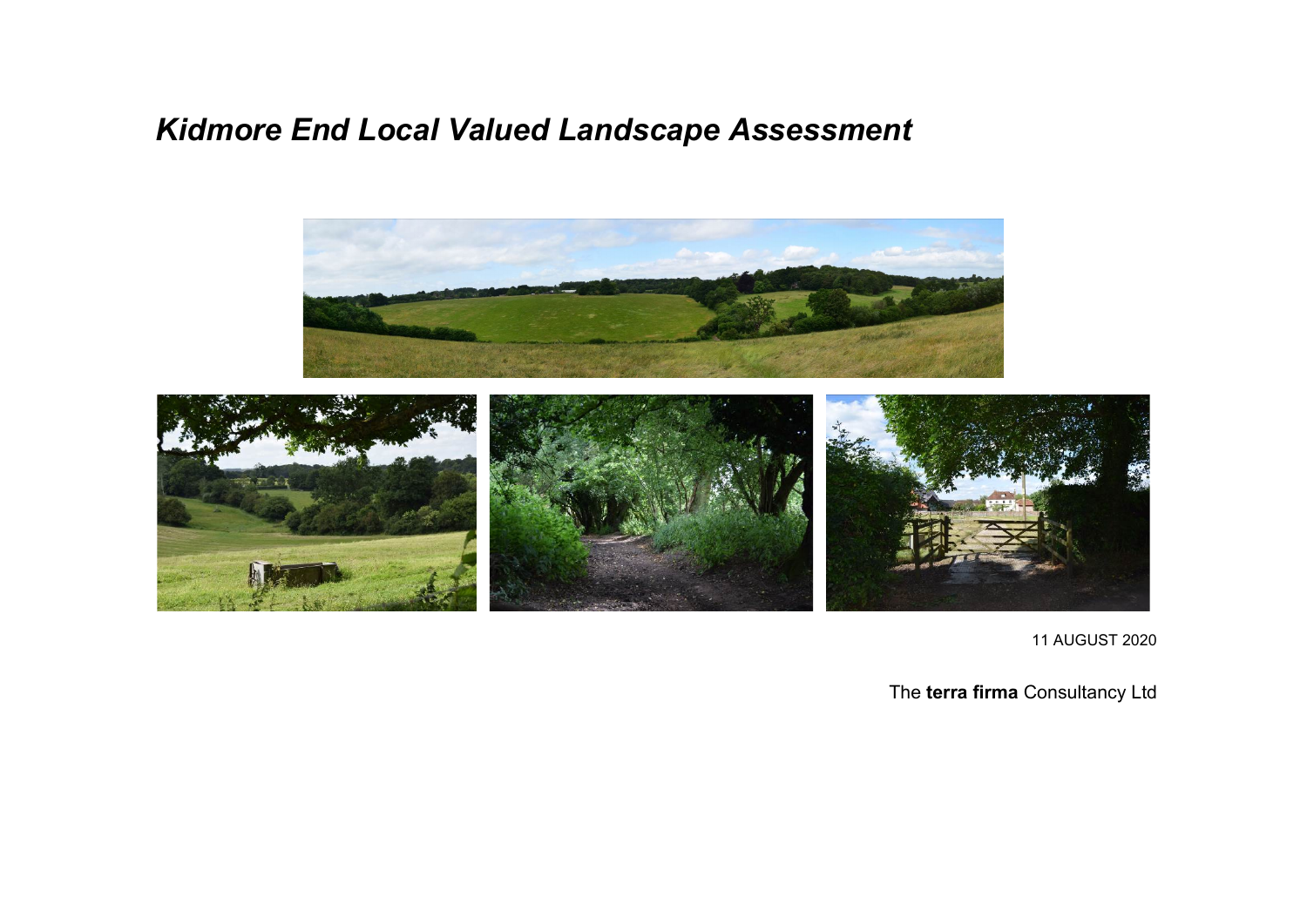# **LOCAL VALUED LANDSCAPE ASSESSMENT**

- 1. This Local Valued Landscape Assessment has been carried out in support of Kidmore End Neighbourhood Plan policy which identifies the Neighbourhood Plan area which lies to the south of the AONB as a Local Valued Landscape.
- 2. The Landscape Institute's Guidelines for Landscape and Visual Impact Assessment (GLVIA) (Revision 3, 2013) provides a summary of the range of factors that can help in the identification of valued landscapes set out in Box 5.1. These factors are widely used when considering the value that can be attached to landscapes, and are used for this assessment which draws on the Kidmore End Parish Landscape Sensitivity Study produced in 2018 and updated in 2020, also produced by The terra firma Consultancy Ltd.

#### **a. Landscape quality (condition):**

- 3. The Study Area lies in the LCA 10 Chilterns Plateau and Valleys, mostly made up of LCT Semi-enclosed dip slope. A number of guidelines relating to features within the Study Area indicate landscape quality:
	- Promote, where possible, the conservation of the surviving areas of permanent pasture;
	- Strengthen the field pattern by conserving species rich hedgerows and sympathetically maintaining all hedgerows.
	- Minimise the visual impact of intrusive land uses at the fringes of towns and villages with the judicious planting of tree and shrub species characteristic of the area.
	- Maintain the vernacular character of settlements.
	- Maintain the nucleated pattern of settlements.
	- There are a number of ancient semi-natural woodlands distributed throughout the landscape type and the priority must be to ensure that all these sites are in favourable condition and management.
	- Promote small-scale planting of deciduous woodland blocks using locally characteristic species such as crack willow, oak and ash.
- 4. In the previous 2003 version, LCA 10 had a landscape strategy of 'Conserve'; a key indicator that the landscape is valued, defined in the SOLCA applying:

'*where the landscape is of particularly high scenic quality, is unspoilt, retains a strong, intact landscape structure and sense of place, and often contains areas or features of ecological or cultural heritage significance. In these landscapes, conservation is an overwhelming priority in order to maintain landscape character and quality'.*

5. A small area on the eastern side of the Study Area is classified as LCT Amenity Landscape with a former landscape strategy of 'Restore', despite only part of this small area comprising the Abbey Rugby Club grounds and with little evidence of structural decline. Most of this land is still under pasture or grassland with robust mature hedgerows and tree lines.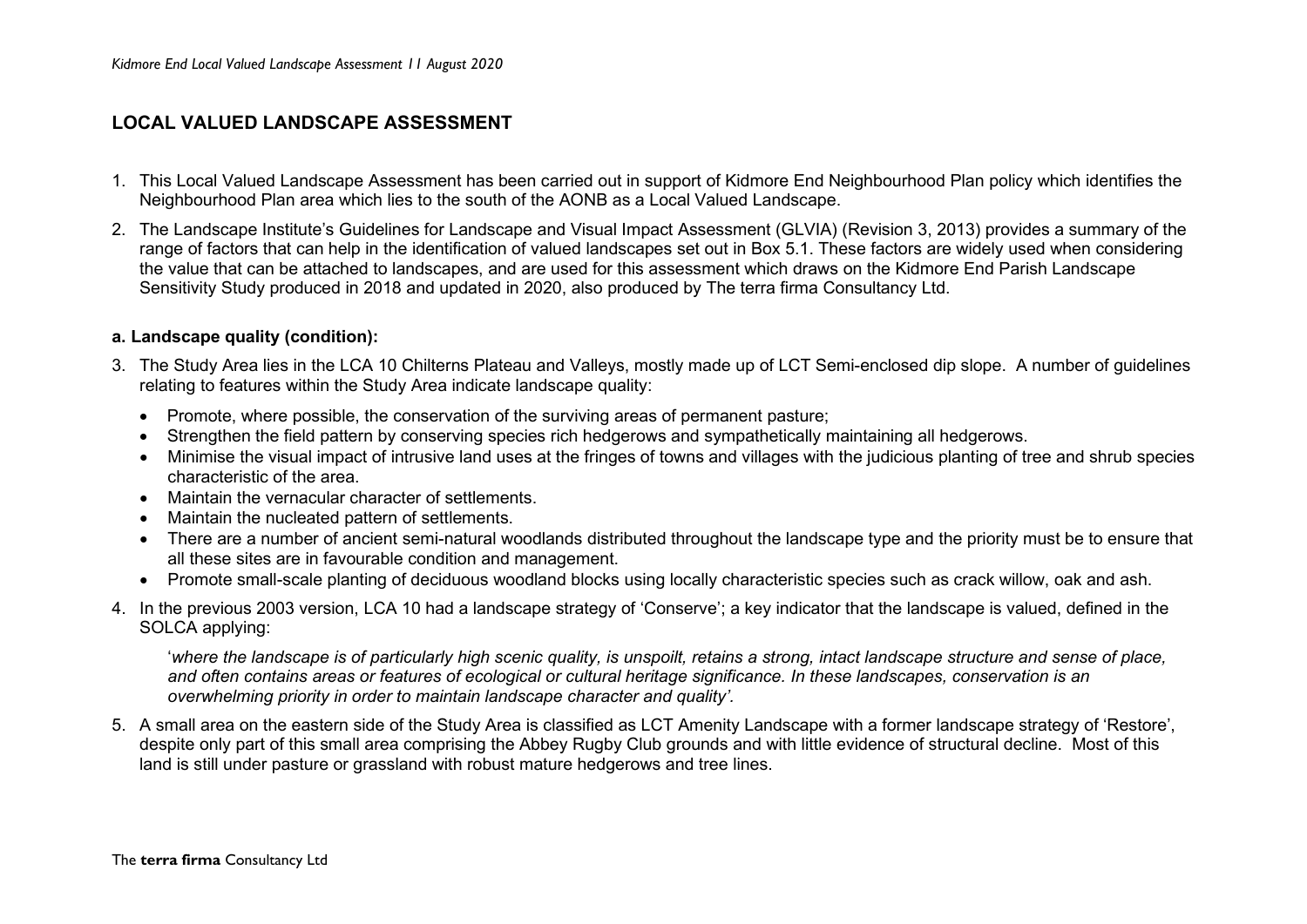- 6. The dry valley and slopes within the area fall within Oxfordshire's Conservation Target Area: Chilterns Dipslope and Plateau CTA Chalk grassland, woodland and arable land (for arable wildflowers and farmland birds) are noted as important for biodiversity.
- 7. The Study Area has strong landscape links with, and forms an important part of the landscape setting of the Chilterns AONB nearby to the north, with much of the Study Area indistinguishable from the landscape of the AONB. The Study Area shares many landscape characteristics and special qualities with the AONB:
	- The topography of the Study Area strongly relates to the topography of the AONB and is typical of the AONB special quality which describes how '*the folds of the landscape hide many small dry valleys'* and '*provide hidden 'secret' landscapes and unspoilt countryside'*
	- The Study Area shares the wooded characteristics of the AONB which is also noted as a special quality.
	- The 'special route' of the Chiltern Way runs along the Study Area's northern boundary.
	- Key characteristics shared with the wider landscape are the distinctive dry valley, hedgerow network, settlement pattern, winding narrow sunken lanes and mosaic of woodland, enclosed pasture and arable fields.
- 8. Until the early 2000s the Study Area was within SODC's local landscape designation; Area of Great Landscape Value (AGLV). The SODC Local Plan which designated AGLVs (adopted 1992, para 5.28) stated that the dipslope south from the AONB to the River Thames (including the Study Area) '*should have been included with[in] the AONB… and much of it is indistinguishable from the landscapes within the AONB'.*
- 9. The Study Area is largely made up of pasture and other grassland with some arable; also a key characteristic of the landscape character.

# **b. Scenic quality:**

- 10. The Study Area forms a clear part of the visual setting of the AONB with long views to the AONB horizons. Intervisibility is somewhat limited by the undulating landform and layers of woodland and mature field and road hedgerows which are typical of the AONB but there is still a visual continuity with the surrounding open land particularly to the AONB to the north.
- 11. The Study Area contains a visually prominent dry valley which forms an irregular U shape sweeping up into the typical Chilterns plateau. The views across and down the valleys and to the wooded hillsides, which can be appreciated from the surrounding roads and public rights of way, create a highly attractive visual quality.
- 12. There are visual links across this distinctive topography to the designated landscape where it is indistinguishable where the Study Area stops and the AONB begins.
- 13. The area has an overriding strong rural character of good scenic value with a general absence of visually intrusive elements and no detracting urban fringe uses within the area or visible from the area. The area provides an attractive setting to the nearby settlements, sharing many characteristics with the adjacent AONB.
- 14. The historic sunken lanes and green and pond at Tokers Green are particularly distinctive landmark features of the area.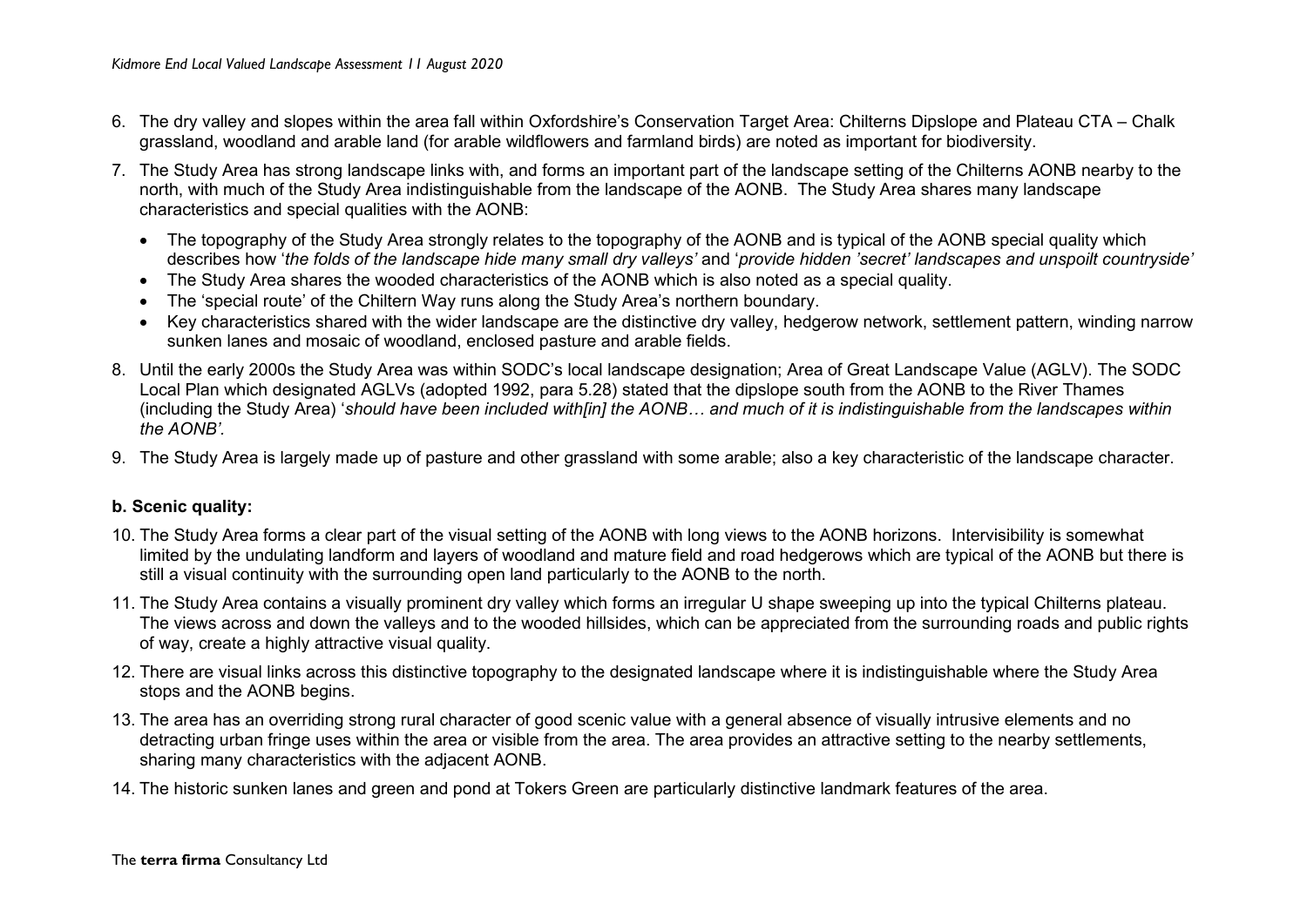#### **c. Rarity:**

- 15. The Study Area represents an area similar in landscape and visual character and quality as the AONB within very close reach of the urban settlement of Reading. The town edge is strongly defined by the distinctive dry valley and is well contained by woodland and tree lines, with limited encroachment onto the valley sides. [this quality of unspoilt landscape is rarely found immediately adjoining a major urban area]
- 16. The character and features of the Study Area are contiguous with the adjacent AONB, particularly the distinctive dry valley and the hedgerow network, settlement pattern, winding narrow sunken lanes and mosaic of woodland, enclosed pasture and arable fields.

#### **d. Representativeness:**

17. The Study Area is largely representative of LCA 10 Chilterns Plateau and Valleys, LCT Semi-enclosed dip slope, and much of the Study Area is indistinguishable from the landscape of the Chilterns AONB nearby to the north. It shares many landscape characteristics and special qualities including topography, vegetation cover, historic landscape pattern, perceptual and experiential qualities and some visual links with the designated landscape.

#### **e. Conservation interests:**

- 18. In terms of wildlife and biodiversity as set out above the dry valley and slopes fall within Oxfordshire's Conservation Target Area: Chilterns Dipslope and Plateau CTA – Chalk grassland, woodland and arable land (for arable wildflowers and farmland birds) are noted as important for biodiversity. The valley forms the edge of parts of the urban edge of Reading and continues seamlessly north into the AONB.
- 19. Two Local Wildlife Sites and BAP Priority Habitat sites at Reading Golf Course and along Tokers Green Lane and Kidmore End Road fall within the Study Area, along with 3 other BAP Priority Habitats.
- 20. Cucumber Wood and Chambers Copse are 2 Ancient and Semi-Natural Woodlands in the south-east of the Study Area.
- 21. In terms of cultural heritage and built form, there is a strong sense of history with historic sunken lanes, historic drove road (Chalkhouse Green Lane); a significant area of remaining Ancient Enclosure and a number of listed buildings set within surrounding farmland including The Well House at Tokers Wood Farm and a cluster at Chalkhouse Green set within small scale pasture fields including Chalk House (Grade II\*).
- 22. The Oxfordshire Historic Landscape Character (HLC) shows the fields within the Study Area are a mosaic of HLC types, similar to those found in the adjacent AONB to the north.

## **f. Recreation value:**